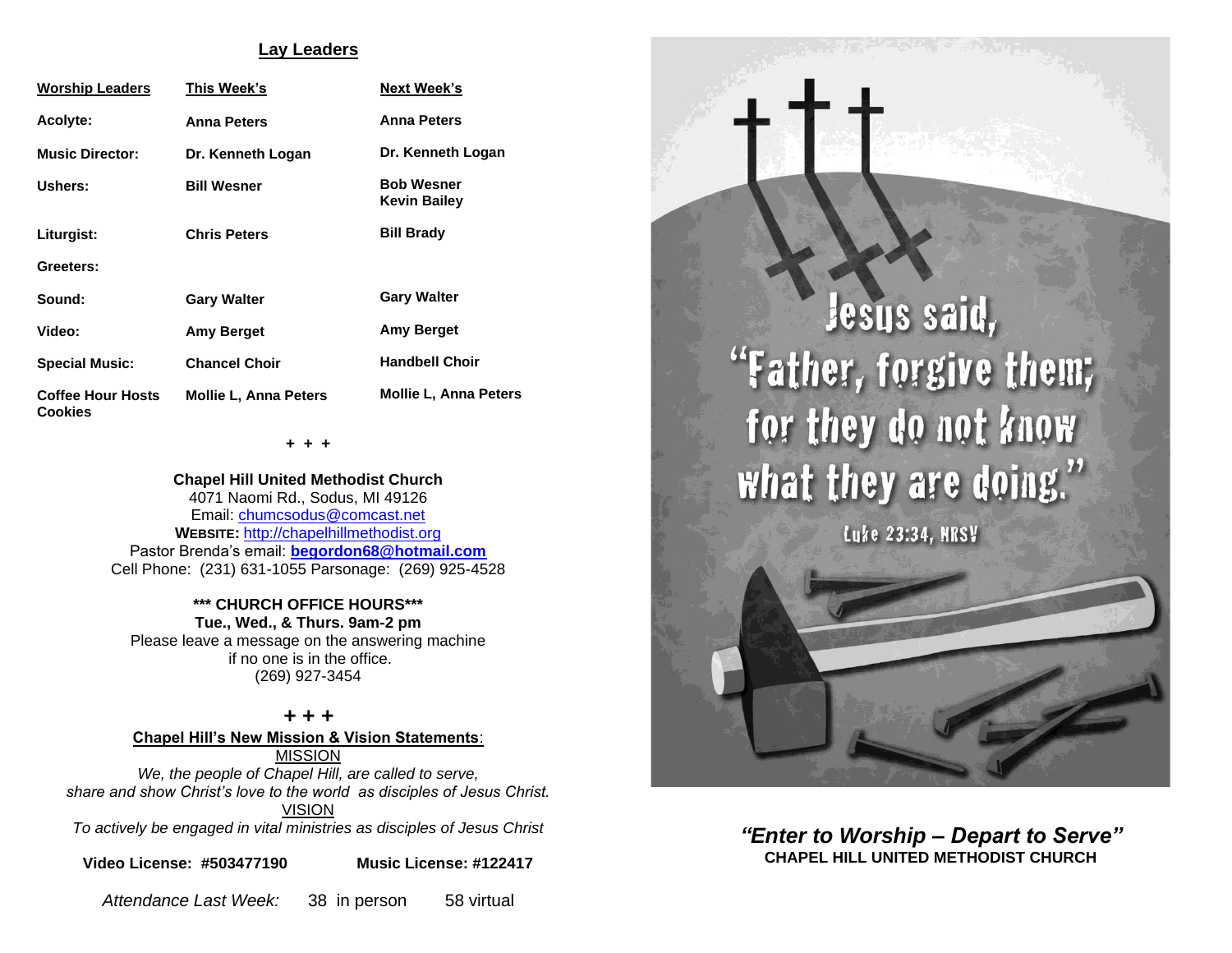### **FAMILY CARES & CONCERNS**

### *WEEKLY PRAYER LIST***:**

Family & Friends of Eugene Akright; Family & Friends of Alvin Tomoske; John Harris; Calvin Prillwitz; Al Corzine; The people of Ukraine; Lily Mullen; Nathan Lambrecht; Rick Trosper (friend of Pastor's family); Doris Moore; Pam VanLue; Gary & Judy Walter; Hands Up Ministry.

### *KEEP IN OUR PRAYERS***:**

Elva & Vern Fisher; Ruth Shuler; Esther Peters; Myron & Maudy Williams; Robert Dunbar; Jim & Gloria Dibbet; Michelle Dibbet; Louise Grosse; Lance Rogalski (related to Gini Skibbe and Delores Rogalski); Elizabeth Sapp; Liz Burkhard; Betty Arnt; Don & Norma Goldner; Ed McKenzie; Graydon Pope; Beth & Mike DeCoursey; Isaac Weir; Bill Teichman; Charlie Cantrell and Family; Dave & Sharon Henderson; Bonnie Saurbier; Sandy Young; Jean Rakauski; Mary Betz; COVID 19; United States Military and their families; The United Methodist Church; Our Government; victims of violence; individuals and families of those with addictions; people with special needs and those with mental health issues and their families.

### **FOR PRAYER CHAIN REQUESTS: PLEASE CONTACT THE OFFICE DURING OFFICE HOURS, OR PASTOR BRENDA AT THE PARSONAGE.**

**+ + +**

# **General Conference Prayer Time**

Focus: the most loving outcome that is within God's plan. Note: The General Conference has been postponed until 2024. **RECEIVING TITHES**

We appreciate your gifts in the offering plate as they are passed, by mail, or online.

# **VOLUNTEER OPPORTUNITIES** –

**Liturgist,** sign-up sheet available outside the sanctuary. See Pastor Brenda with questions.

**Coffee Hour**, sign-up sheet available outside the sanctuary. If you would like to provide goodies for the Coffee Hour and not wish to host, Mollie & Anna will host for you.

**Greeters**, sign-up sheet available outside the sanctuary. Two persons needed, at least one at each door.

**Sound Person:** We need people to run the sound equipment during worship services. If we get two or more people, you will only need to commit to 1-2 Sundays a month. See Pastor Brenda or Gary Walter.

# *We are so HAPPY you are attending worship service today! Please sign the Friendship Book found in the pews.*

#### *4th Sunday in Lent*

March 27, 2022 All of Us Ministers Pastor Brenda Gordon

|                                | $+ + +$                                                                                         |                                |
|--------------------------------|-------------------------------------------------------------------------------------------------|--------------------------------|
|                                | Welcome & Announcements                                                                         | <b>Chris Peters</b>            |
|                                | *Prelude & Bringing in the Light<br>"Forgive Our Sins As We Forgive" anon .melody/Kenneth Logan | Kenneth Logan                  |
| *Opening Hymn                  | "Lord, I Lift Your Name on High"                                                                | <b>TFWS 2088</b>               |
| Sharing Our Joys & Concerns    | Pastor Brenda                                                                                   |                                |
| Prayer                         | The Lord's Prayer                                                                               | In unison                      |
| <b>Special Music</b>           | "Create in Me a Clean Heart" Carl Mueller                                                       | <b>Chancel Choir</b>           |
| Scripture                      | Luke 23:32-34                                                                                   | <b>Chris Peters</b>            |
| Hymn                           | "I've Got Peace Like a River"                                                                   | <b>TFWS 2145</b>               |
| Sermon                         | "Forgive Us as We Forgive"                                                                      | Pastor Brenda                  |
| Tithes & Offering<br>Offertory | "Our Father in the Heavenly Kingdom" anon. melody<br>*Doxology<br>*Offertory Prayer             | Kenneth Logan<br><b>UMH 95</b> |
| *Hymn                          | "In His Time"                                                                                   | <b>TFWS 2203</b>               |
| *Benediction                   |                                                                                                 | Pastor Brenda                  |
| Postlude                       | "Marvelous Grace of Our Loving Lord" Daniel Towner                                              | Kenneth Logan                  |

+ + +

\*Please stand if comfortably able.

UMH=United Methodist Hymnal (Blue); TFWS=The Faith We Sing (Black). Worship & Song (On Screen); HFG= Hymns for the Family of God (Brown)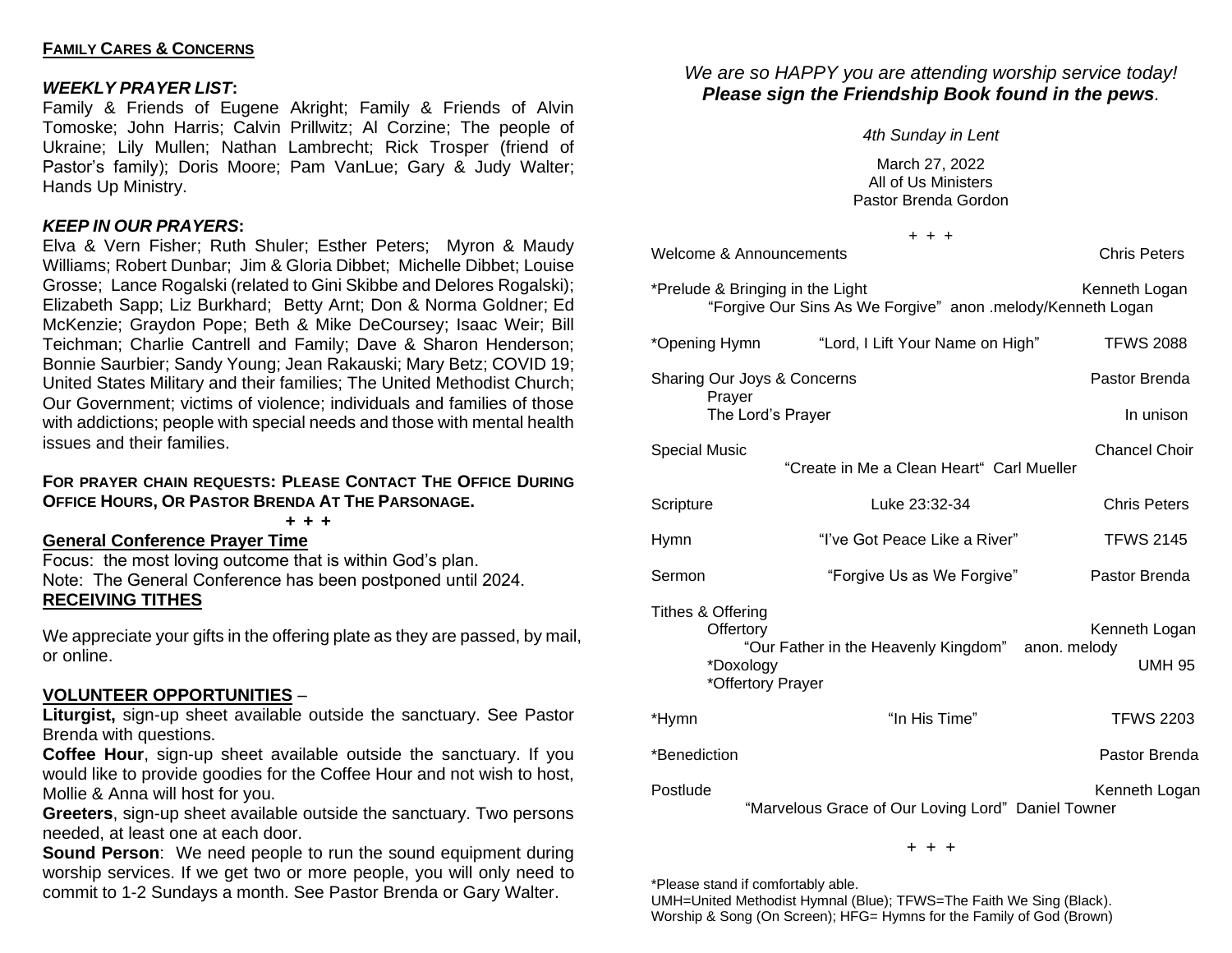# **LENTEN SERVICES SCHEDULE**

| Sun, Mar 27                                                  | $6:00 \text{ pm}$                        | Faith UMC, Bridgman<br>9156 Red Arrow Hwy, Bridgman<br>Preacher: Dawn Oldenburg<br>To view on-line: (Facebook) Bridgman Faith United Methodist Church |  |  |  |
|--------------------------------------------------------------|------------------------------------------|-------------------------------------------------------------------------------------------------------------------------------------------------------|--|--|--|
|                                                              |                                          |                                                                                                                                                       |  |  |  |
| Sun, Apr 3                                                   | $6:00$ pm                                | Arden UMC<br>6891 US Hwy 31, Berrien Springs<br>Preacher: Brenda Gordon                                                                               |  |  |  |
| To view on-line: (Facebook) Arden UMC                        |                                          |                                                                                                                                                       |  |  |  |
| Sun, Apr 10                                                  | $6:00$ pm                                | Hinchman UMC<br>8154 Church St, Berrien Springs<br>Preacher: Brad Heiple                                                                              |  |  |  |
| To view on-line: (Facebook) Hinchman United Methodist Church |                                          |                                                                                                                                                       |  |  |  |
| Thu, Apr 14                                                  | $6:00 \text{ pm}$<br>$7:00$ pm           | Scottdale UMC (Dinner)<br>(Maundy Thursday Service)<br><b>With Communion</b><br>All Preachers                                                         |  |  |  |
|                                                              |                                          | To view on-line: (Facebook) Scottdale United Methodist Church                                                                                         |  |  |  |
| Fri, Apr 15                                                  | $6:00 \text{ pm}$                        | Chapel Hill UMC<br>(Good Friday Service)<br>All Preachers                                                                                             |  |  |  |
|                                                              |                                          | To view on-line: (Facebook) Chapel Hill United Methodist Church                                                                                       |  |  |  |
| Sun, Apr 17                                                  | $8:30$ am                                | Chapel Hill UMC<br>Son Rise Service                                                                                                                   |  |  |  |
|                                                              | 10:30 am<br>(Breakfast between Services) | <b>Worship Service</b>                                                                                                                                |  |  |  |
|                                                              |                                          |                                                                                                                                                       |  |  |  |